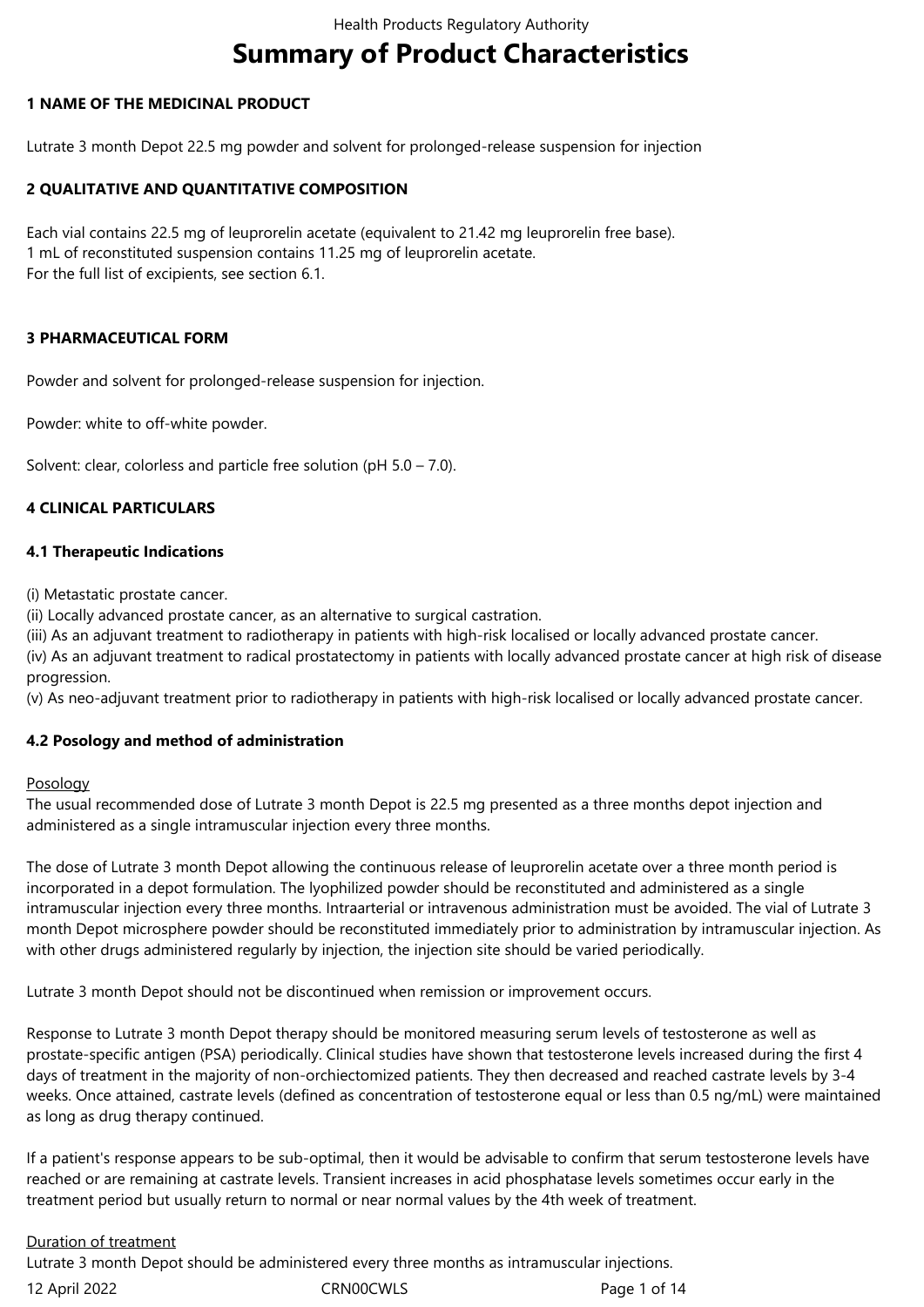As a rule, prostate cancer therapy with Lutrate 3 month Depot entails long-term treatment and therapy should not be discontinued when remission or improvement occurs.

## Special populations

## *Paediatric population*

The safety and efficacy of Lutrate 3 month Depot in the paediatric patients has not been established. Therefore, Lutrate 3 month Depot is not recommended in children or adolescents until safety and efficacy data become available.

## *Renal/hepatic impairment*

The pharmacokinetics of Lutrate 3 month Depot in hepatically and renally impaired patients has not been determined. *Elderly*

In the clinical trial for Lutrate 3 month Depot 22.5 mg, the mean age of the subjects studied was 71.0±9.02 years. Therefore, the labelling reflects the pharmacokinetics, efficacy and safety of Lutrate 3 month Depot in this population.

## Method of administration

Lutrate 3 month Depot should be prepared, reconstituted and administered only by healthcare professionals who are familiar with these procedures.

Lutrate 3 month Depot must be administered via the intramuscular route only. Do not administer by any other route. If it is administered subcutaneously by mistake, the patient should be closely monitored since no data about other administration routes apart from intramuscular is available for Lutrate 3 month Depot. For instructions on reconstitution of the medicinal product before administration, see **section 6.6.**

## **4.3 Contraindications**

Hypersensitivity to the active substance, luteinizing hormone releasing hormone (LHRH) analogues or to any of the excipients listed in section 6.1. Reports of anaphylactic reactions to synthetic LHRH or LHRH agonist analogues have been reported in the medical literature.

Previous orchiectomy.

Lutrate 3 month Depot must not be used as the only treatment in patients with prostate cancer and with evidence of spinal cord compression or spinal metastases.

Lutrate 3 month Depot is not indicated for use in women.

Lutrate 3 month Depot is not indicated for use in paediatric patients.

# **4.4 Special warnings and precautions for use**

In the initial stages of Lutrate 3 month Depot treatment, as occurs during treatment with other LHRH agonists, a transient rise in levels of testosterone may occur. In some cases, this may be associated with a "flare" or exacerbation of the tumour growth resulting in temporary worsening of prostate cancer symptoms. These symptoms usually subside on continuation of therapy (see **section 4.8**). "Flare" may manifest itself as systemic or neurological symptoms in some cases (i.e. bone pain…). Also, cases of orchiatrophy and gynecomastia have been described with other LHRH agonists.

Treatment should be discontinued immediately if the patient develops any signs or symptoms suggestive of anaphylaxis/anaphylactic reaction (dyspnoea, asthma, rhinitis, angioneurotic edema or glottis, hypotension, urticaria, rash, pruritus or interstitial pneumonitis). Patients should be informed before starting treatment, warning them to discontinue it and consult their doctor if any of the above mentioned symptoms occur. Patients who have experienced a hypersensitivity reaction to leuprorelin should be closely monitored and should not be rechallenged with Lutrate 3 month Depot.

In patients treated with leuprorelin acetate, isolated cases of urethral obstruction (with or without haematuria) and spinal cord compression or metastatic vertebral lesions have been observed, which may contribute to paralysis with or without fatal complications. Patients at risk of urethral obstruction, spinal cord compression or metastatic vertebral lesions should be considered carefully and closely supervised in the first few weeks of treatment. These patients should be considered for prophylactic treatment with anti-androgens.

Should urological/neurological complications occur, these should be treated by appropriate specific measures.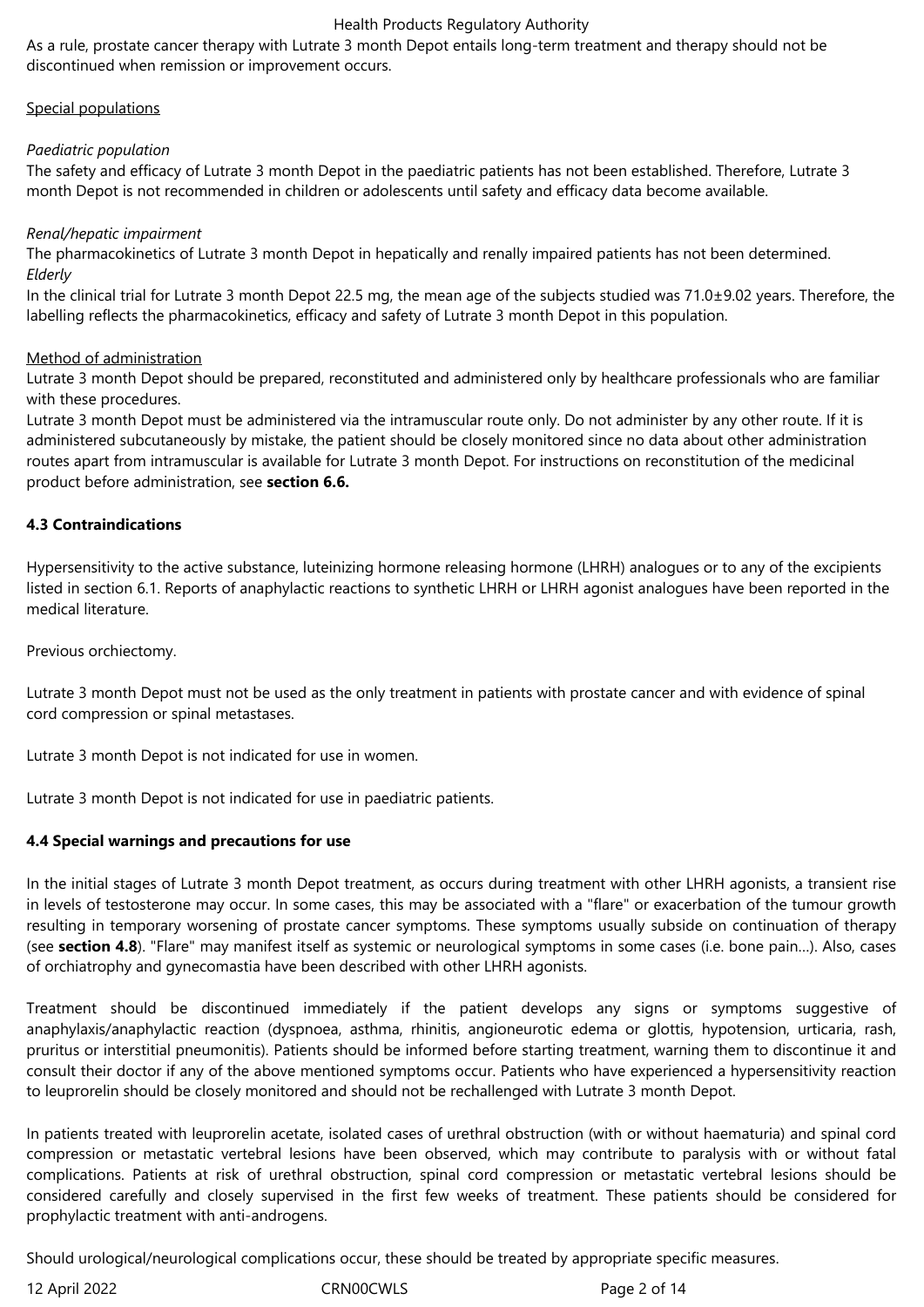There is an increased risk of incident depression (which may be severe) in patients undergoing treatment with GnRH agonists, such as leuprorelin acetate. Patients should be informed accordingly and treated as appropriate if symptoms occur.

Decreased bone density has been reported in the medical literature in men who have had orchiectomy or who have been treated with an LHRH agonist. Adding anti-androgenic therapy to the treatment regimen reduces bone loss, but increases the risk of other adverse effects such as clotting problems and edema. If an anti-androgen is used over a prolonged period, due attention should be paid to the contraindications and precautions associated with its extended use. Patients at risk or with a medical history of osteoporosis should be considered carefully and closely supervised during treatment with leuprorelin acetate (see **section 4.8**).

Hepatic dysfunction and jaundice with elevated liver enzyme levels have been reported with the use of leuprorelin acetate. Therefore, close observation should be made and appropriate measures taken if necessary.

Response to Lutrate 3 month Depot therapy should be monitored by clinical parameters and by measuring testosterone and PSA serum levels periodically.

Patients may experience metabolic changes (e.g. glucose intolerance or worsening of existing diabetes), hypertension, weight changes and cardiovascular disorders. As would be expected with this class of drug, development or aggravation of diabetes may occur, therefore diabetic patients may require more frequent monitoring of blood glucose during treatment with Lutrate 3 month Depot. Patients at high risk for metabolic or cardiovascular diseases should be carefully assessed before commencing treatment and adequately monitored during androgen deprivation therapy. Therapy with leuprorelin acetate results in suppression of the pituitary-gonadal system. Results of diagnostic tests of pituitary gonadotropic and gonadal functions conducted during and after leuprorelin acetate therapy may be affected.

Increased prothrombin time has been reported in patients under treatment with leuprorelin acetate. Leuprorelin acetate should be used with caution in patients with known bleeding disorders, thrombocytopenia or on treatment with anticoagulants.

Seizures have been reported with the administration of leuprorelin acetate. These cases were observed in patients with a history of seizures, epilepsy, cerebrovascular disorders, anomalies or central nervous system tumours and in patients with concomitant medications that have been associated with seizures for example bupropion and selective inhibitors of serotonin reuptake (SSRIs). Seizures in patients in the absence of the any medical conditions mentioned above have also been reported.

Leuprorelin acetate should be used with caution in the presence of cardiovascular disease (including congestive heart failure condition), thromboembolism, edema, depression and pituitary adenomas.

This medicinal product contains less than 1 mmol sodium (23 mg) per vial, that is to say essentially 'sodium-free'.

# Androgen deprivation therapy may prolong the QT interval.

In patients with a history of or risk factors for QT prolongation and in patients receiving concomitant medicinal products that might prolong the QT interval (see section 4.5) physicians should assess the benefit risk ratio including the potential for Torsade de pointes prior to initiating Lutrate 3 month Depot.

## **4.5 Interaction with other medicinal products and other forms of interactions**

No pharmacokinetic-based drug-drug interaction studies have been conducted with leuprorelin acetate. However, because leuprorelin acetate is a peptide that is primarily degraded by peptidase and not by Cytochrome P-450 enzymes as noted in specific studies, and the drug is only about 46% bound to plasma proteins, pharmacokinetic drug interactions would not be expected to occur.

Since androgen deprivation treatment may prolong the QT interval, the concomitant use of Lutrate 3 month Depot with medicinal products known to prolong the QT interval or medicinal products able to induce Torsade de pointes such as class IA (e.g. quinidine, disopyramide) or class III (e.g. amiodarone, sotalol, dofetilide, ibutilide) antiarrhythmic medicinal products, methadone, moxifloxacin, antipsychotics, etc. should be carefully evaluated (see section 4.4).

## **4.6 Fertility, pregnancy and lactation**

*Pregnancy:* Lutrate 3 month Depot is not indicated for use in pregnant women.

12 April 2022 CRN00CWLS Page 3 of 14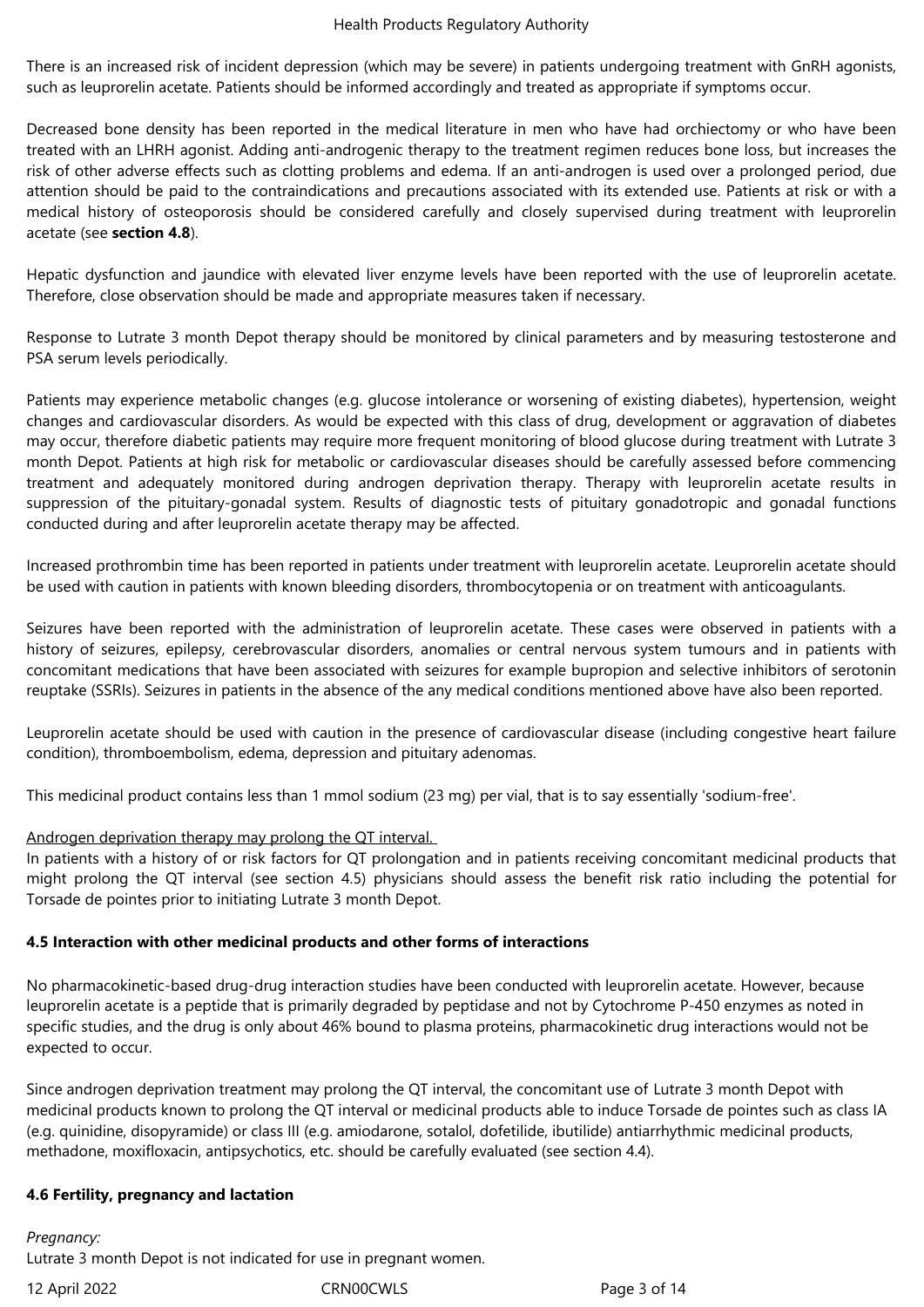Leuprorelin acetate injection may cause foetal harm when administered to a pregnant woman. Therefore, spontaneous abortion may occur if the drug is administered during pregnancy.

# *Breast-feeding:*

Lutrate 3 month Depot should not be used in women who are breast-feeding.

# *Fertility:*

Studies in animals have shown reproductive toxicity (see section 5.3).

# **4.7 Effects on ability to drive and use machines**

No specific studies on the effects of Lutrate 3 month Depot on the ability to drive and use machines have been performed. However, the ability to drive and use machines may be impaired due to visual disturbances and dizziness.

# **4.8 Undesirable effects**

The safety profile of Lutrate 3 month Depot is based on the results of a phase III clinical trial performed in patients with prostate cancer treated with two sequential intramuscular doses administered with a 3-month interval of Lutrate 3 month Depot and followed up for total a period of 6 months. Most of the treatment-related AEs reported are mainly subject to the specific pharmacological action of leuprorelin acetate and associated with testosterone suppressing therapy.

The most commonly reported adverse reactions with Lutrate 3 month Depot are hot flushes.

The following adverse reactions from clinical investigations were listed below by system organ class and in order of decreasing incidence (very common: ≥1/10; common: ≥1/100 to <1/10; uncommon: ≥ 1/1,000 to < 1/100).

# **Table 1. Number and frequency of ADRs during Lutrate 3 month Depot 22.5 mg therapy.**

| <b>Category</b>                                        |                                                                      |  |  |  |
|--------------------------------------------------------|----------------------------------------------------------------------|--|--|--|
| <b>SOC</b>                                             |                                                                      |  |  |  |
| Frequency:                                             | <b>Preferred Term</b>                                                |  |  |  |
| <b>Metabolism and nutrition disorders:</b>             |                                                                      |  |  |  |
| Common:                                                | decreased appetite                                                   |  |  |  |
| Uncommon:                                              | Hypercholesterolaemia, hyperlipidaemia                               |  |  |  |
| <b>Psychiatric disorders</b>                           |                                                                      |  |  |  |
| Common:                                                | Insomnia, libido decreased, mood changes, depression.                |  |  |  |
| Uncommon:                                              | Sleep disorders, emotional disorder, anxiety, anger and anorexia.    |  |  |  |
| Nervous system disorders                               |                                                                      |  |  |  |
| Common:                                                | Dizziness and headache                                               |  |  |  |
| Uncommon:                                              | dysgeusia, formication, somnolence, lethargy                         |  |  |  |
| <b>Eye disorders</b>                                   |                                                                      |  |  |  |
| Uncommon:                                              | vision blurred                                                       |  |  |  |
| <b>Ear and labyrinth disorders</b>                     |                                                                      |  |  |  |
| Uncommon:                                              | Tinnitus, vertigo                                                    |  |  |  |
| <b>Respiratory, thoracic and mediastinal disorders</b> |                                                                      |  |  |  |
| Uncommon:                                              | Pleurisy                                                             |  |  |  |
| Not known:                                             | Pneumonitis, interstitial lung disease                               |  |  |  |
| Vascular disorder                                      |                                                                      |  |  |  |
| Very Common:                                           | Hot flush                                                            |  |  |  |
| Common:                                                | flushing                                                             |  |  |  |
| <b>Gastrointestinal disorders</b>                      |                                                                      |  |  |  |
| Common:                                                | Nausea, diarrhoea                                                    |  |  |  |
| Uncommon:                                              | Abdominal pain upper, constipation                                   |  |  |  |
| <b>Hepatobiliary disorders</b>                         |                                                                      |  |  |  |
| Uncommon:                                              | Hyperbilirubinaemia                                                  |  |  |  |
| Skin and subcutaneous tissue disorders                 |                                                                      |  |  |  |
| Common:                                                | Hyperhidrosis, pruritus, cold sweats                                 |  |  |  |
| Uncommon:                                              | Papule, periorbital oedema, rash, pruritus generalised, night sweats |  |  |  |
| 12 April 2022                                          | CRN00CWLS<br>Page 4 of 14                                            |  |  |  |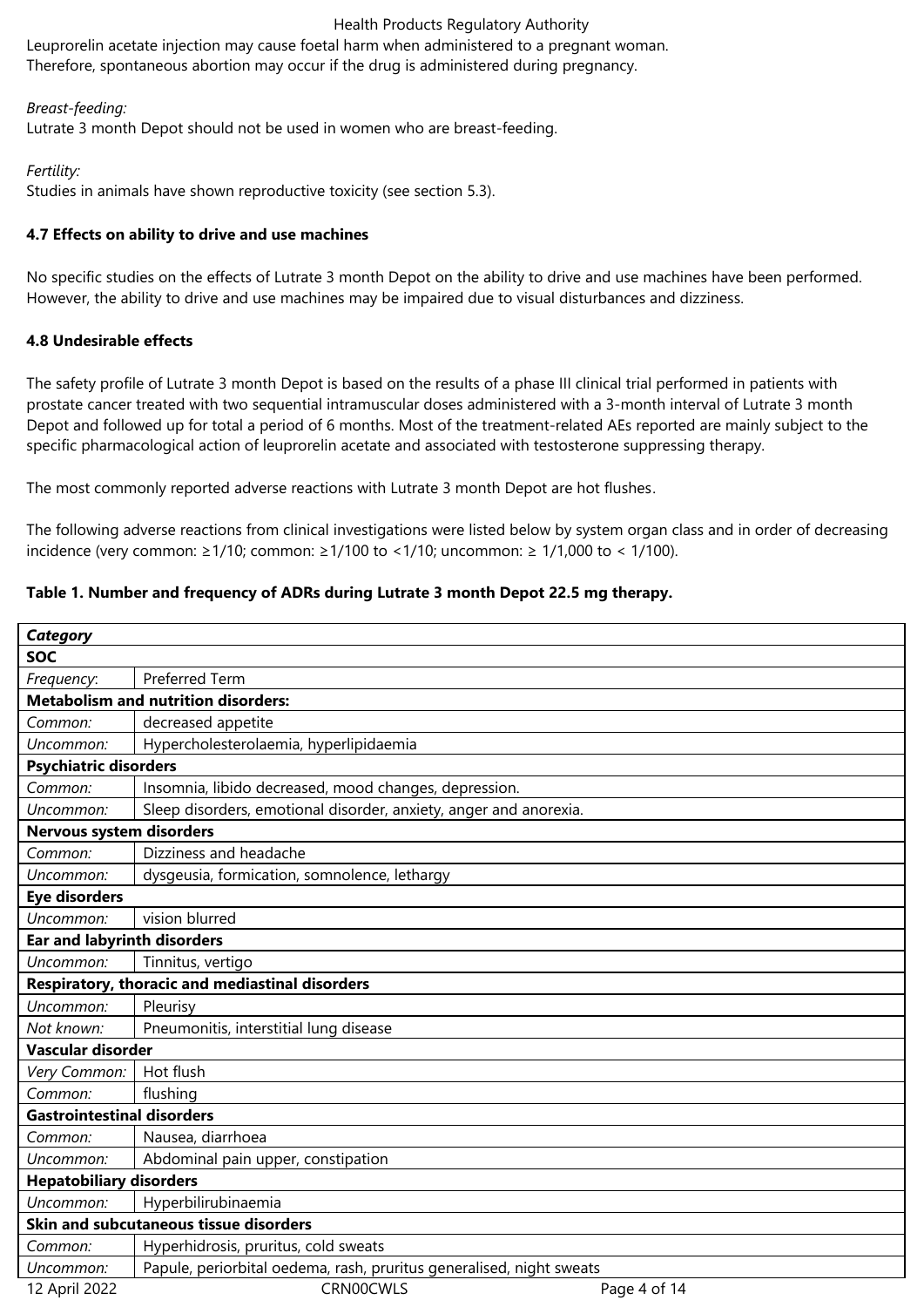| <b>Musculoskeletal and connective tissue disorders</b>      |                                                                                                                                                                                                                                                                                                                                                                                                                                                                                                                                                                                          |  |  |
|-------------------------------------------------------------|------------------------------------------------------------------------------------------------------------------------------------------------------------------------------------------------------------------------------------------------------------------------------------------------------------------------------------------------------------------------------------------------------------------------------------------------------------------------------------------------------------------------------------------------------------------------------------------|--|--|
| Common:                                                     | Bone pain, arthralgia                                                                                                                                                                                                                                                                                                                                                                                                                                                                                                                                                                    |  |  |
| Uncommon:                                                   | Back pain, musculoskeletal pain, muscle spasms, neck pain, pain in extremity                                                                                                                                                                                                                                                                                                                                                                                                                                                                                                             |  |  |
| <b>Renal and urinary disorders</b>                          |                                                                                                                                                                                                                                                                                                                                                                                                                                                                                                                                                                                          |  |  |
| Common:                                                     | Pollakiuria, nocturia, urinary tract pain, urine flow decreased, urinary retention, urinary incontinence                                                                                                                                                                                                                                                                                                                                                                                                                                                                                 |  |  |
| <b>Reproductive system and breast disorders</b>             |                                                                                                                                                                                                                                                                                                                                                                                                                                                                                                                                                                                          |  |  |
| Common:                                                     | Erectile dysfunction                                                                                                                                                                                                                                                                                                                                                                                                                                                                                                                                                                     |  |  |
| Uncommon:                                                   | Nipple pain, pelvic pain, testicular atrophy, testicular disorder, breast swelling, breast tenderness, ejaculation<br>failure                                                                                                                                                                                                                                                                                                                                                                                                                                                            |  |  |
| <b>General disorders and administration site conditions</b> |                                                                                                                                                                                                                                                                                                                                                                                                                                                                                                                                                                                          |  |  |
| Common:                                                     | Fatigue, asthenia, pain, local adverse reactions (see table 2)                                                                                                                                                                                                                                                                                                                                                                                                                                                                                                                           |  |  |
| Uncommon:                                                   | Feeling hot, feeling jittery                                                                                                                                                                                                                                                                                                                                                                                                                                                                                                                                                             |  |  |
| <b>Investigations</b>                                       |                                                                                                                                                                                                                                                                                                                                                                                                                                                                                                                                                                                          |  |  |
| Common:                                                     | Alanine aminotrasferase increased, aspartate aminotransferase increased, blood triglyceride increased, blood<br>creatine phosphokinase increased, blood glucose increased, weight gain                                                                                                                                                                                                                                                                                                                                                                                                   |  |  |
| Uncommon                                                    | Blood calcium increased, blood creatine increased, blood lactate dehydrogenate increased, blood potassium<br>decreased, blood potassium increased, blood urea increased, electrocardiogram QT prolonged (see sections<br>4.4 and 4.5), electrocardiogram QT shortened, electrocardiogram T wave inversion,<br>gamma-glutamyltransferase increased, bilirubin increased, glomerular filtration rate decreased, haematocrit<br>decreased, haematology test abnormal, haemoglobin decreased, mean cell volume increased, red blood cell<br>count decreased, residual urine volume increased |  |  |

In terms of severity, 84.7% of all treatment-related AEs were mild or moderate. The most frequently reported was hot flushes (77.3%), 57.7% of the hot flushes were reported as mild and 17.2% as moderate. Five cases of hot flushes (3.1%) were reported as severe.

A total of 38 local adverse reactions (LAR) at the injection site were reported by 24 patients (14.7%) during the study.

Local adverse reactions reported after the injection of Lutrate 3 month Depot 22.5 mg are similar to the local adverse reactions associated with similar products administered via intramuscular. Injection site pain, injection site erythema and injection site induration were the most commonly reported. Uncommonly reported reactions were injection site discomfort, injection site urticaria, injection site warmth, vessel puncture site pain, injection site haemorrhage (**Table 2**)

# **Table 2. Frequency of patients with local adverse reactions during Lutrate 3 month Depot therapy.**

|                                                             | <b>Patients with related LAR</b> |  |  |
|-------------------------------------------------------------|----------------------------------|--|--|
| <b>Primary SOC*</b>                                         | ℅                                |  |  |
| <b>General disorders and administration site conditions</b> |                                  |  |  |
| Common                                                      |                                  |  |  |
| Injection site pain                                         | 9.2                              |  |  |
| Injection site erythema                                     | 3.1                              |  |  |
| Injection site induration                                   | 2.5                              |  |  |
| Uncommon                                                    |                                  |  |  |
| Injection site discomfort                                   | 0.6                              |  |  |
| Injection site urticaria                                    | 0.6                              |  |  |
| Injection site warmth                                       | 0.6                              |  |  |
| Injection site hemorrhage                                   | 0.6                              |  |  |
| Vessel puncture site pain                                   | 0.6                              |  |  |

\*Subjects may fall into more than one category; LAR: local adverse reaction; SOC: System Organ Class.

These events were all reported as not serious and mild or moderate in severity. No patient discontinued therapy due to local adverse events.

Other adverse events which have been reported in general to occur with leuprorelin acetate treatment include: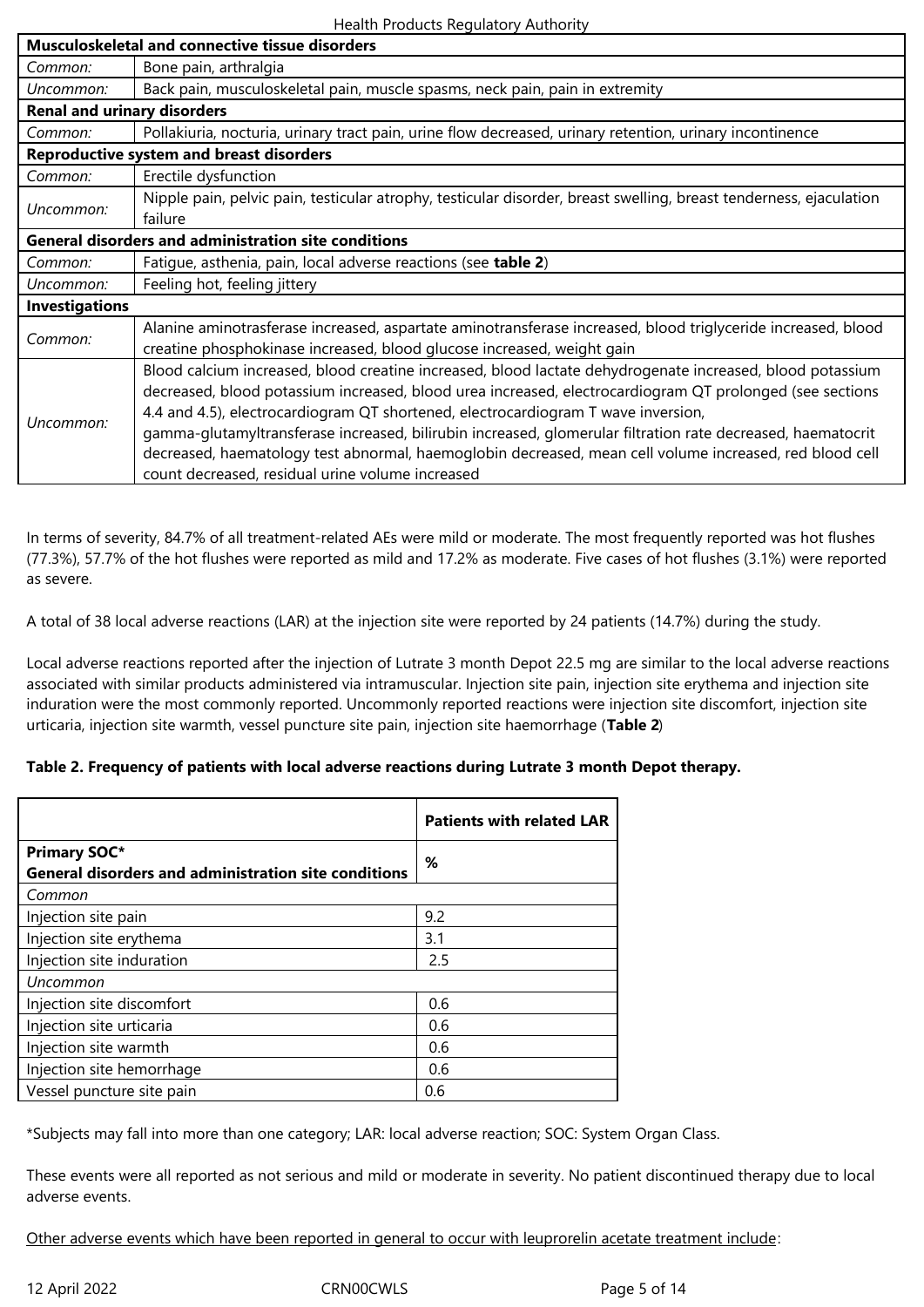rarely after administration of both short and long acting LHRH agonists. There have been rare reports of thrombocytopenia and leucopenia. Changes in glucose tolerance have been reported.

## Changes in Bone Density

Decreased bone density has been reported in the medical literature in men who have had orchiectomy or who have been treated with LHRH analogues. It can be anticipated that long periods of treatment with leuprorelin may show increasing signs of osteoporosis. Regarding the increased risk for fractures owing to osteoporosis (see **section 4.4**).

## Exacerbation of signs and symptoms of the disease

Treatment with leuprorelin acetate can cause exacerbations of signs and symptoms of the disease during the first few weeks. If conditions such as vertebral metastases and/or urinary obstruction or haematuria are aggravated, neurological problems such as weakness and/or paraesthesia of the lower limbs or worsening of urinary symptoms may occur (see **section 4.4**).

## Reporting of suspected adverse reactions

Reporting suspected adverse reactions after authorisation of the medicinal product is important. It allows continued monitoring of the benefit/risk balance of the medicinal product. Healthcare professionals are asked to report any suspected adverse reactions via the

HPRA Pharmacovililance, Earlsfort Terrace, IRL - Dublin 2; Tel: +353 1 6764971 Fax: +353 1 6762517 Website http://www.hpra.ie/; E-mail: medsafety@hpra.ie.

# **4.9 Ove[rdose](http://www.hpra.ie/)**

There i[s no clinical experien](mailto:medsafety@hpra.ie)ce with the effects of an acute overdose of Lutrate 3 month Depot or leuprorelin acetate. In clinical trials using daily subcutaneous leuprorelin acetate in patients with prostate cancer, doses as high as 20 mg/day for up to two years caused no AEs differing from those observed with the 1 mg/day dose.

In animal studies, doses of up to 500 times the recommended human dose resulted in dyspnoea, decreased activity and local irritation at the injection site. In cases of overdosage, the patient should be monitored closely and management should be symptomatic and supportive.

# **5 PHARMACOLOGICAL PROPERTIES**

## **5.1 Pharmacodynamic properties**

Pharmacotherapeutic group: Endocrine therapy. Hormones and related agents. Gonadotropin-releasing hormones analogues; ATC code: L02AE02.

Mechanism of action The chemical name of Leuprorelin acetate is 5-oxo-L-prolyl-L-histidyl-L-tryptophyl-L-seryl-L-tyrosyl-D-leucyl-L-leucyl-L-arginyl-L-prolyl-ethylamide.

Leuprorelin acetate is inactive when given orally due to poor membrane permeability and an almost complete inactivation by intestinal proteolytic enzymes.

Leuprorelin acetate has potent LHRH agonist properties when given during short-term and intermittent therapy, however, when administered in a continuous, nonpulsatile manner, LHRH analogs induce inhibition of gonadotropin secretion and suppression of testicular steroidogenesis.

## Pharmacodynamic effects

Upon binding to pituitary LHRH receptors, leuprorelin acetate produces an initial increase in circulating levels of luteinizing hormone (LH) and follicle stimulating hormone (FSH), leading to an acute rise in levels of testosterone and dihydrotestosterone.

12 April 2022 CRN00CWLS Page 6 of 14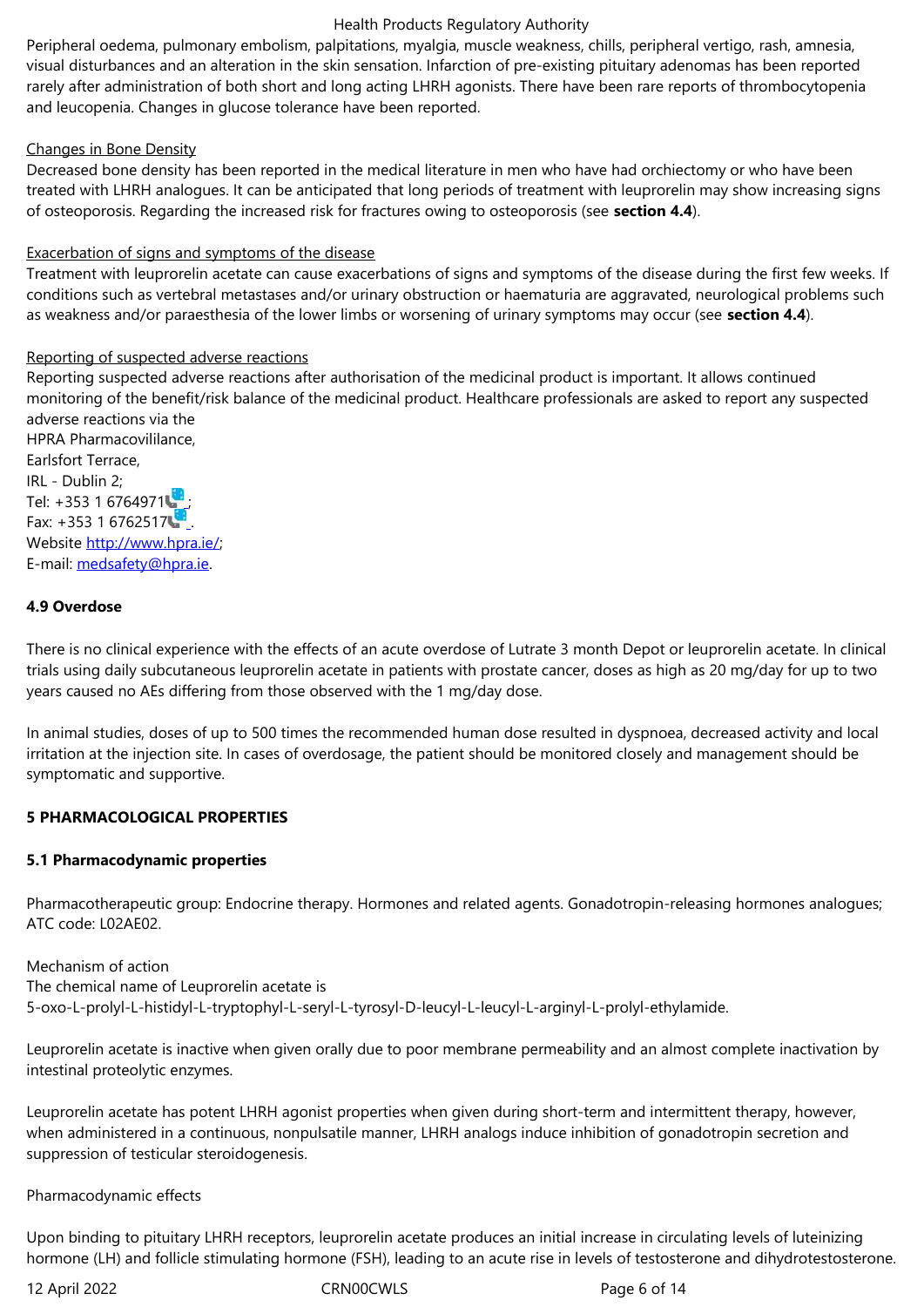However, within five to eight days after drug administration, LHRH analogs produce desensitization of the LHRH receptor complex and/or downregulation of the anterior pituitary gland. Due to the fact that there are fewer receptors on the cell surface, cellular stimulation is decreased, and less gonadotropin is synthesized and secreted. Eventually, after several weeks of LHRH agonist therapy, LH and FSH secretion is suppressed. As a result, Leydig cells in the testes cease to produce testosterone, and the serum testosterone concentration declines to a castration level (less than 0.5 ng/mL) in about two to four weeks after initiation of treatment.

## Clinical efficacy and safety

In an open-label, multicenter, multiple dose clinical study of Lutrate 3 month Depot 22.5 mg, 163 patients with prostate cancer, were enrolled. The objectives were to determine the efficacy and safety of Lutrate 3 month Depot when given to prostate cancer patients who could benefit from androgen deprivation therapy. Lutrate 3 month Depot was administered intramuscularly in 2 doses with a 3-month interval.

Testosterone levels were monitored at different days during 168 days. Testosterone sampling schedule was at days 0 (1 and 4 hrs), 2, 14, 28, 56, 84 pre-dose, 84 (1h and 4 hrs), 86, 112 and 168. Primary end point was defined as testosterone values  $\leq 0.5$ ng/mL and no missing data assessed at days 28, 84 and 168. For each patient, if testosterone was greater than 0.5 ng/mL or if testosterone data were missing at any of the key time points (ie, Days 28, 84, and 168), the patient was classified as a failure, unless the missing data were due to an event, such as death, unrelated to study drug. Specifically, if at any key time point (Days 28, 84, and 168) missing data were due to an AE related to study drug or treatment, the patient was classified as a failure.

After the first injection the mean testosterone levels rapidly increased from baseline levels (4.09±1.79 ng/mL), reaching peak levels ( $C_{\text{max}}$ ) of 6.33±3.40 ng/mL at the second day. After peaking, testosterone levels fell, and 98.8% (159/161) of the evaluable patients achieved medical castration at day 28 (defined as testosterone less than 0.5 ng/mL). Additionally, at this time, 77.0% of patients achieved the more stringent criterion of testosterone ≤ 0.2 ng/mL. (Figure 1). At day 168, 99.4% of evaluable patients (150/151) presented testosterone level below 0.5 ng/mL and 90.7% were below  $\leq$  0.2 ng/mL.

According to the primary endpoint definition (see definition above) the rate of patients maintaining castration throughout the study was 98.1% (158/161).

## **Figure 1. Mean (±SD) testosterone plasma levels during two sequential IM doses of Lutrate 3 month Depot 22.5 mg with a 3-month interval**



Results from a sensitivity analysis performed considering either single testosterone escapes or missing data as failures, showed castration rates around or above 92% at every time point (Day 28, 97.5% (157/161); Day 56, 93.2% (150/161); Day 84 predose, 96.9% (156/161); Day 84<sub>1hour post-dose</sub> 91.9% (148/161); Day 84<sub>4hour post-dose</sub> 91.9% (148/161); Day 86 93.8% (151/161); Day 112 92.5% (149/161) and Day 168 93.2% (150/161)).

12 April 2022 CRN00CWLS Page 7 of 14 The frequency of escapes just after the second administration was 6.8% (11/161) and the frequency of testosterone breakthrough response was 6.2% (10/161). None of the transient escapes was associated with LH increase, clinical symptoms or PSA raises.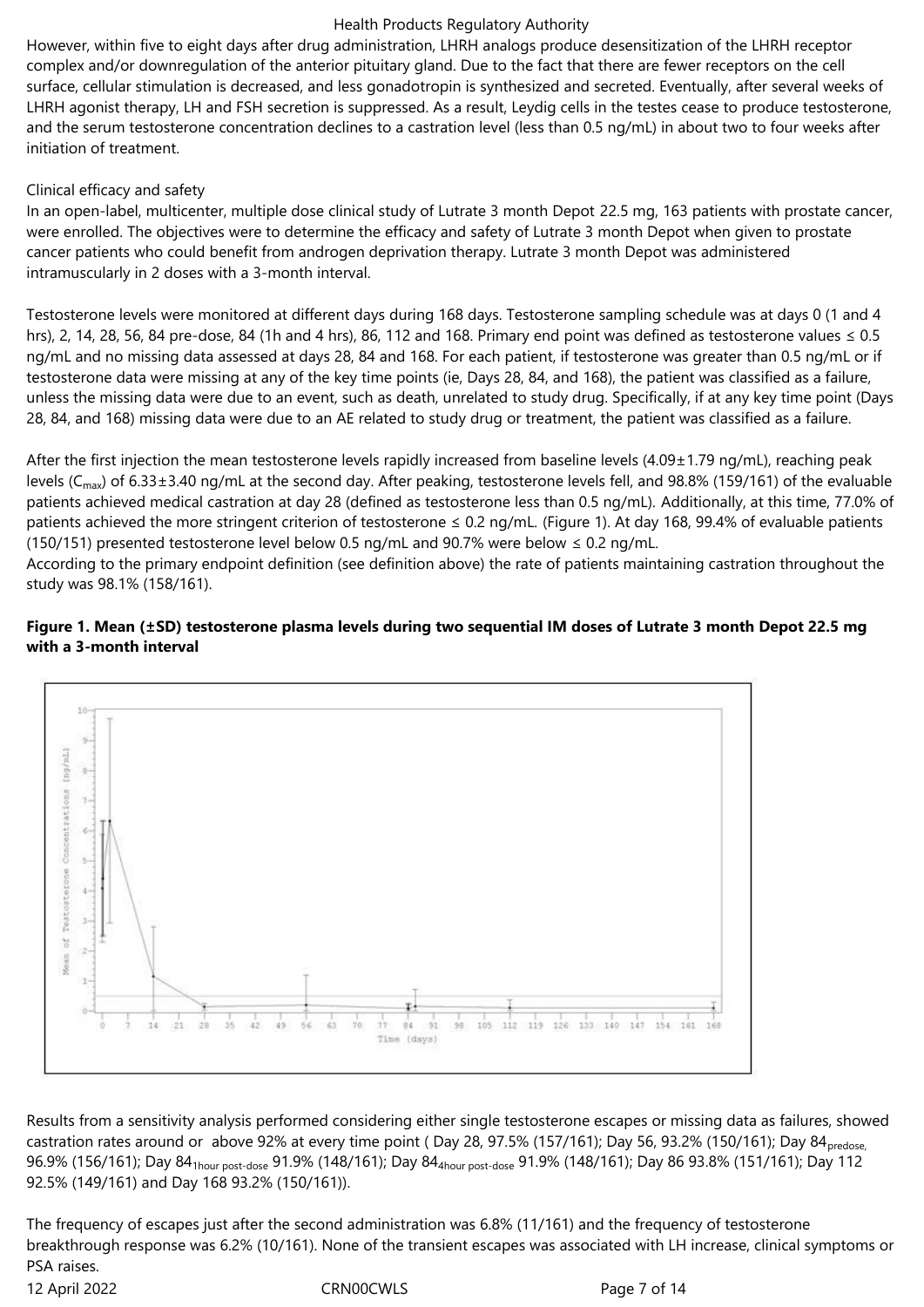No drug-related adverse events suggestive of a clinical testosterone flare (urinary retention, spinal cord compression, or exacerbation of bone pain) were reported in any of the patients showing a testosterone breakthrough effect.

Secondary efficacy endpoints included determination of serum LH, FSH and PSA concentrations. By day 14 after the first Lutrate 3 month Depot injection, mean LH and FSH serum levels had decreased below the baseline concentrations. Concentrations remained well below baseline values from day 28 until the end of the study. During the treatment, median PSA serum levels gradually decreased (first month) and then remained constantly below baseline level until the end of the study. However, as expected a wide and expected inter-individual variation in PSA concentrations was observed throughout the study.

## **5.2 Pharmacokinetic properties**

## **Absorption**

Following two sequential injections of Lutrate 3 month Depot administered with a 3-month interval, maximal leuprorelin acetate plasma concentration observed in a sample of prostate cancer patients (N=30) was similar among the two cycles. After first administration (Days 0-84), C<sub>max</sub> was 46.79±18.008 ng/mL. Mean time to achieve C<sub>max</sub> (T<sub>max</sub>) was 0.07 days, corresponding to 1.68 h (range 1.008 – 4.008 h).

## Distribution

No drug distribution study was conducted with Lutrate 3 month Depot. However, in healthy male volunteers, the mean steady-state volume of distribution of leuprorelin acetate following bolus intravenous (IV) 1.0 mg dose was 27 L. *In vitro* binding to human plasma proteins ranged from 43% to 49%.

## **Elimination**

No drug metabolism or excretion studies were conducted with Lutrate 3 month Depot.

Leuprorelin is expected to be metabolised to smaller inactive peptides that may be excreted or further catabolised.

In healthy male volunteers, a 1.0 mg bolus of leuprorelin acetate administered IV revealed that the mean systemic clearance was 7.6 L/h, with a terminal elimination half-life of approximately 3 hours based on a two compartment model.

Following administration of leuprorelin acetate to 3 patients, less than 5% of the dose was recovered as parent and M-I metabolite in the urine.

Special Populations *Renal/hepatic impairment* The pharmacokinetics of the drug in hepatically and renally impaired patients have not been determined.

## **5.3 Preclinical safety data**

Non-clinical data reveal no special hazard for humans based on conventional studies of safety pharmacology, repeated dose toxicity and genotoxicity conducted with leuprorelin acetate.

As expected from its known pharmacological properties, non-clinical studies showed effects on the reproductive systems, which were reversible. In the reproductive toxicity studies, leuprorelin acetate did not show teratogenicity. However, embryotoxicity/lethality was observed in rabbits.

Carcinogenicity studies performed in rats with leuprorelin acetate administered subcutaneously (0.6 to 4 mg/kg/day), showed a dose-related increase in pituitary adenomas. Furthermore a significant but not dose-related increase of pancreatic islet-cell adenomas in females and of testicular interstitial cell adenomas in males was observed, the highest incidence was in the low dose group. Administration of leuprorelin acetate resulted in inhibition of the growth of certain hormone dependent tumours (prostatic tumours in Noble and Dunning male rats and DMBA-induced mammary tumours in female rats). No such effects were observed in carcinogenicity studies performed in mice. No carcinogenicity studies have been conducted with Lutrate 3 month Depot.

Studies with leuprorelin acetate showed that the product was not mutagenic in a set of in vitro and in vivo assays. No mutagenicity studies have been conducted with Lutrate 3 month Depot.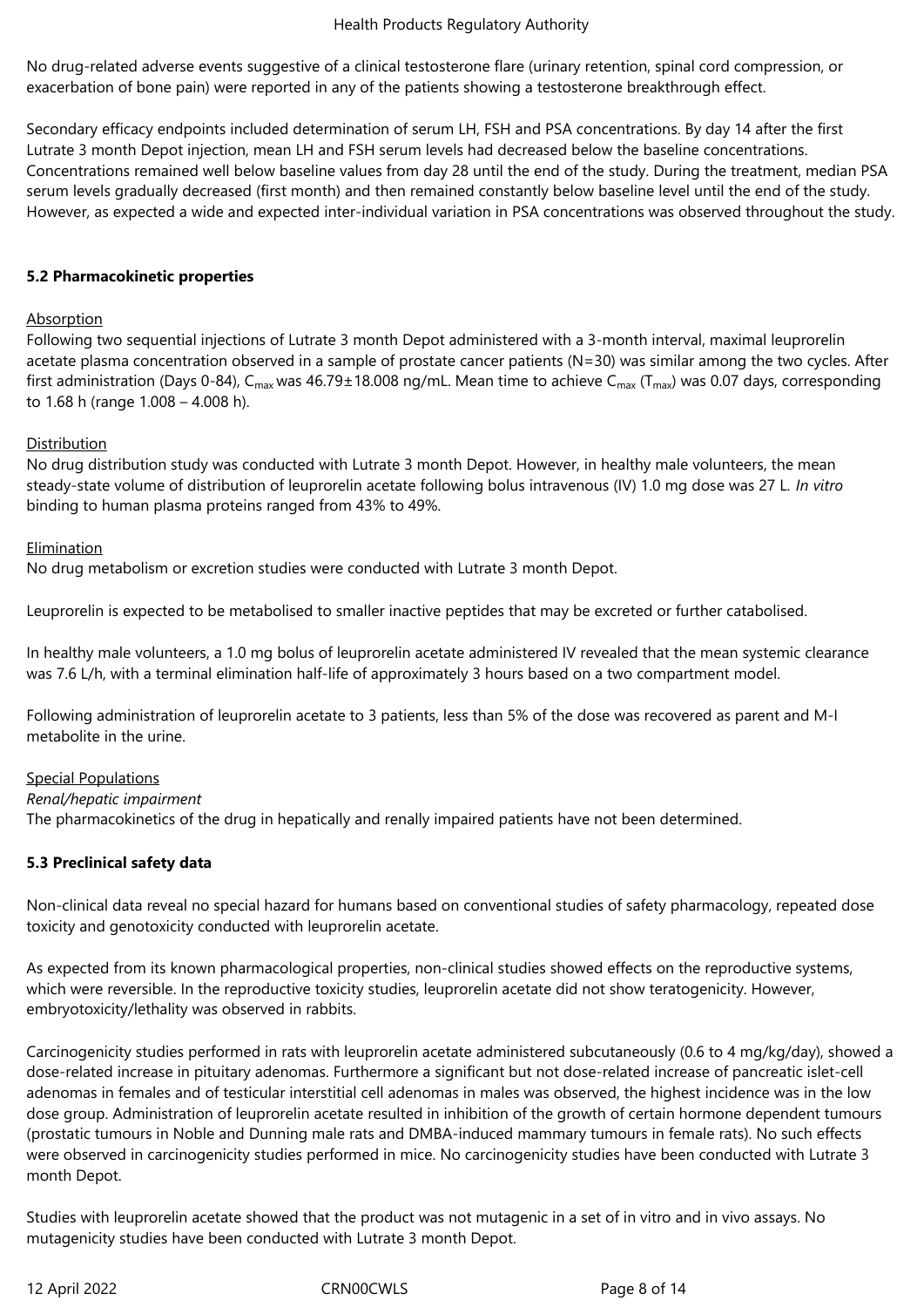#### **6 PHARMACEUTICAL PARTICULARS**

#### **6.1 List of excipients**

Excipients of the lyophilizate (vial): Polysorbate 80 Mannitol (E-421) Carmellose sodium (E-466) Triethyl citrate Poly(lactic acid) (PLA)

Excipients of the solvent (prefilled syringe): Mannitol (E-421) Sodium hydroxide (for pH adjustment) Hydrochloric acid (for pH adjustment) Water for injections

#### **6.2 Incompatibilities**

In the absence of compatibility studies, this medicinal product must not be mixed with other medicinal products.

No other solvent other than the sterile solvent provided for Lutrate 3 month Depot can be used for the reconstitution of Lutrate 3 month Depot powder.

## **6.3 Shelf life**

3 years unopened.

Once reconstituted with the solvent the suspension obtained should be administered immediately.

## **6.4 Special precautions for storage**

Do not store above 25° C. Do not freeze.

## **6.5 Nature and contents of container**

The commercial kit includes:

- 1. One (1) type I glass vial containing 3.75 mg of leuprorelin acetate as a freeze-dried powder, sealed with a bromobutyl stopper and an aluminium flip-off cap.
- 2. One (1) type I glass prefilled syringe containing 2 ml of solvent sealed with an elastomer cap.
- 3. One (1) polycarbonate / HDPE adaptor system including one (1) sterile 20 gauge needle.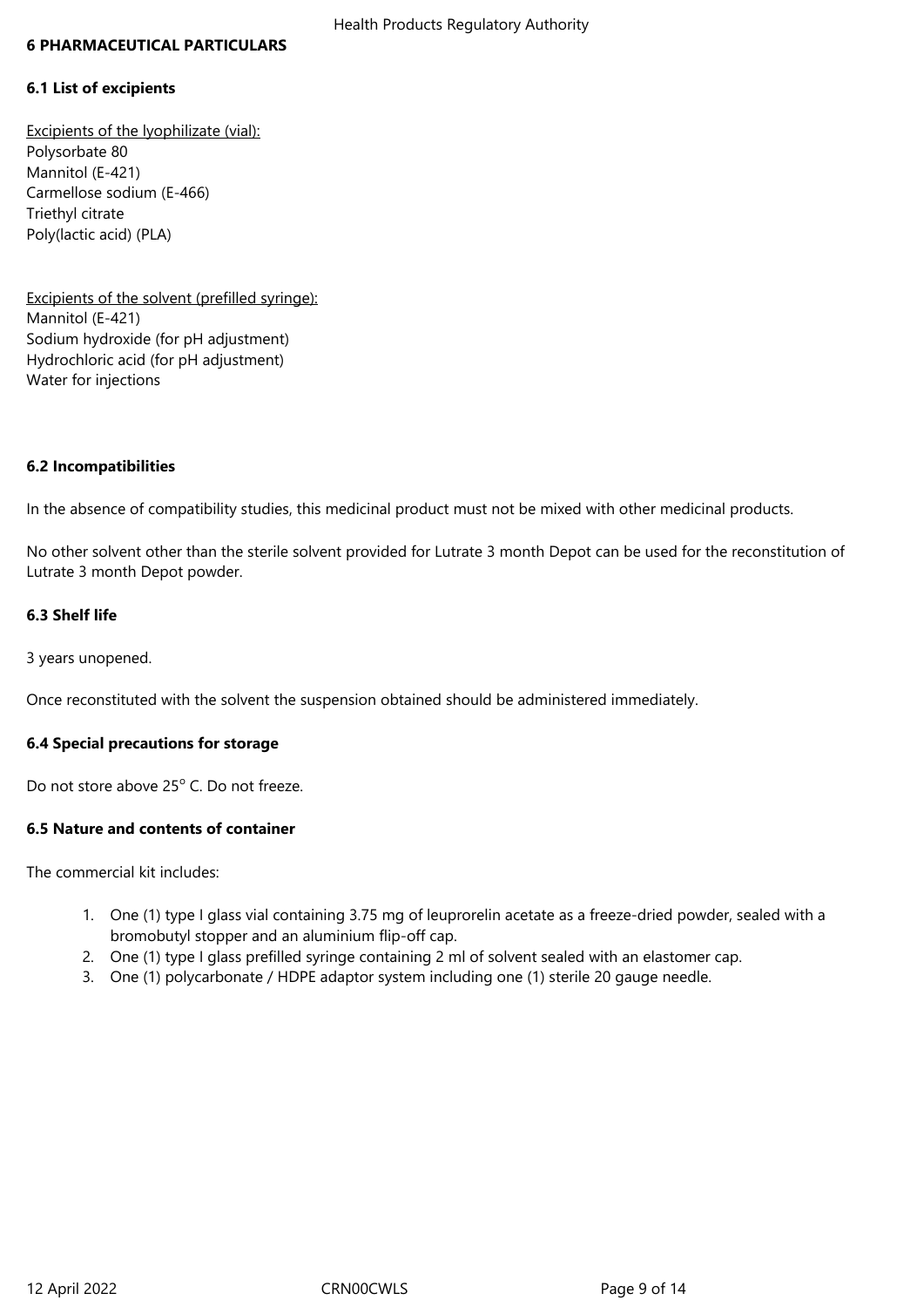

## **6.6 Special precautions for disposal and other handling**

## Method of administration

The vial of Lutrate 3 month Depot should be reconstituted immediately prior to administration by single intramuscular injection. Make sure an aseptic technique is followed.

The reconstituted product is a suspension of milky, white colour appearance.

## **Use the solvent included in the kit. No other solvent can be used for reconstitution of Lutrate 3 month Depot.**

The product is meant for a single injection. Any remaining suspension must be discarded.

Reconstitute Lutrate 3 month Depot according to the following instructions. Read carefully before administering the product:

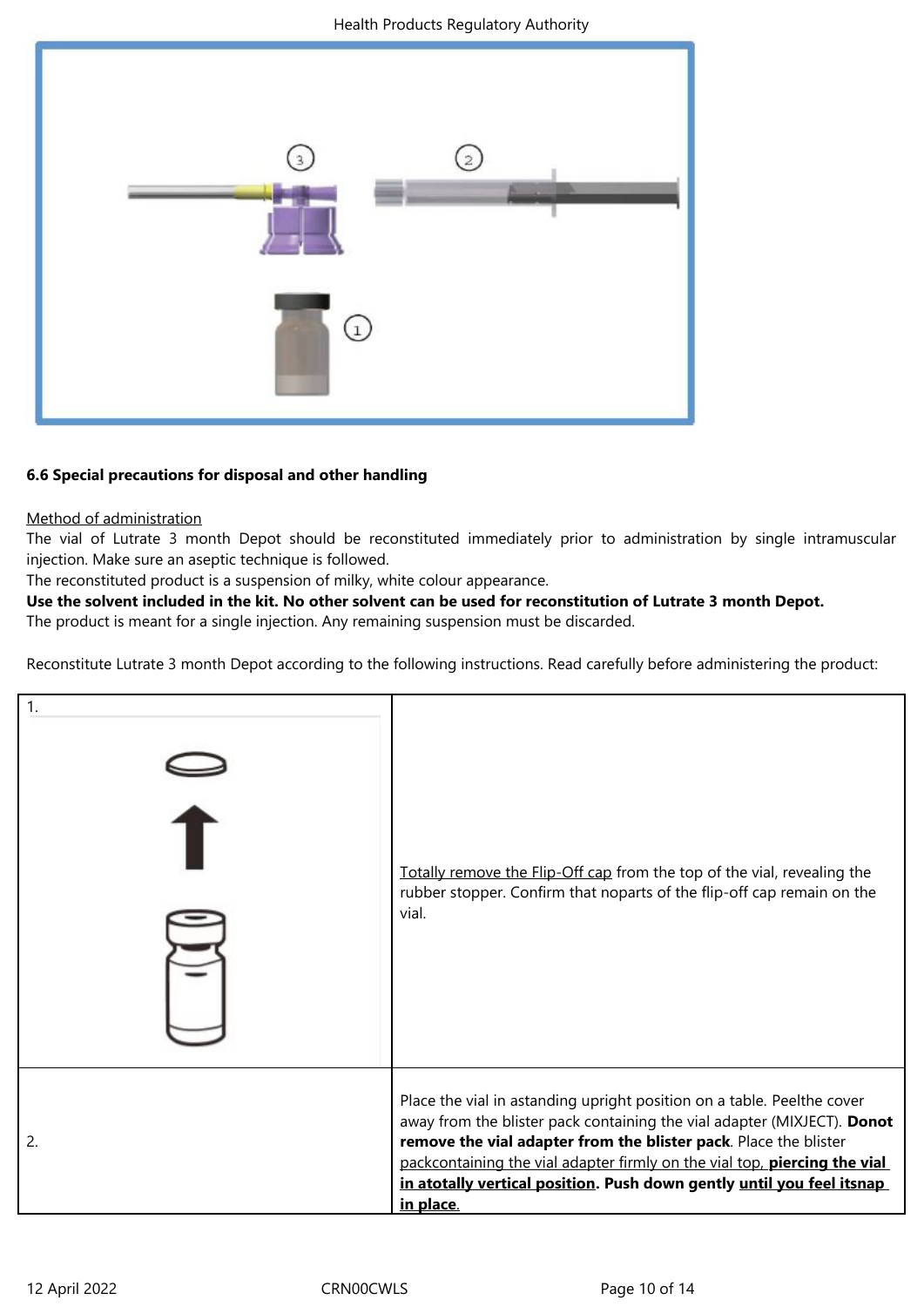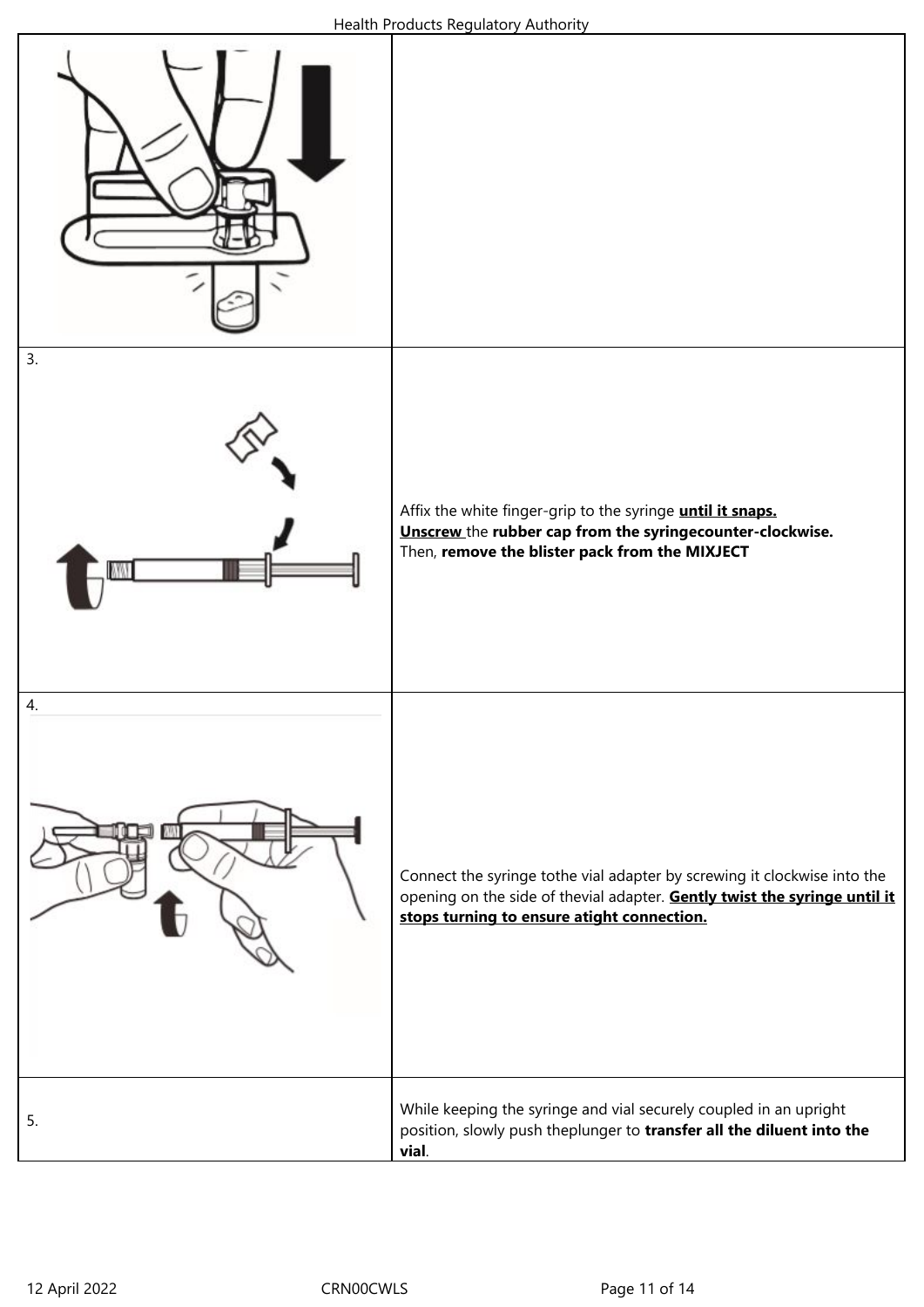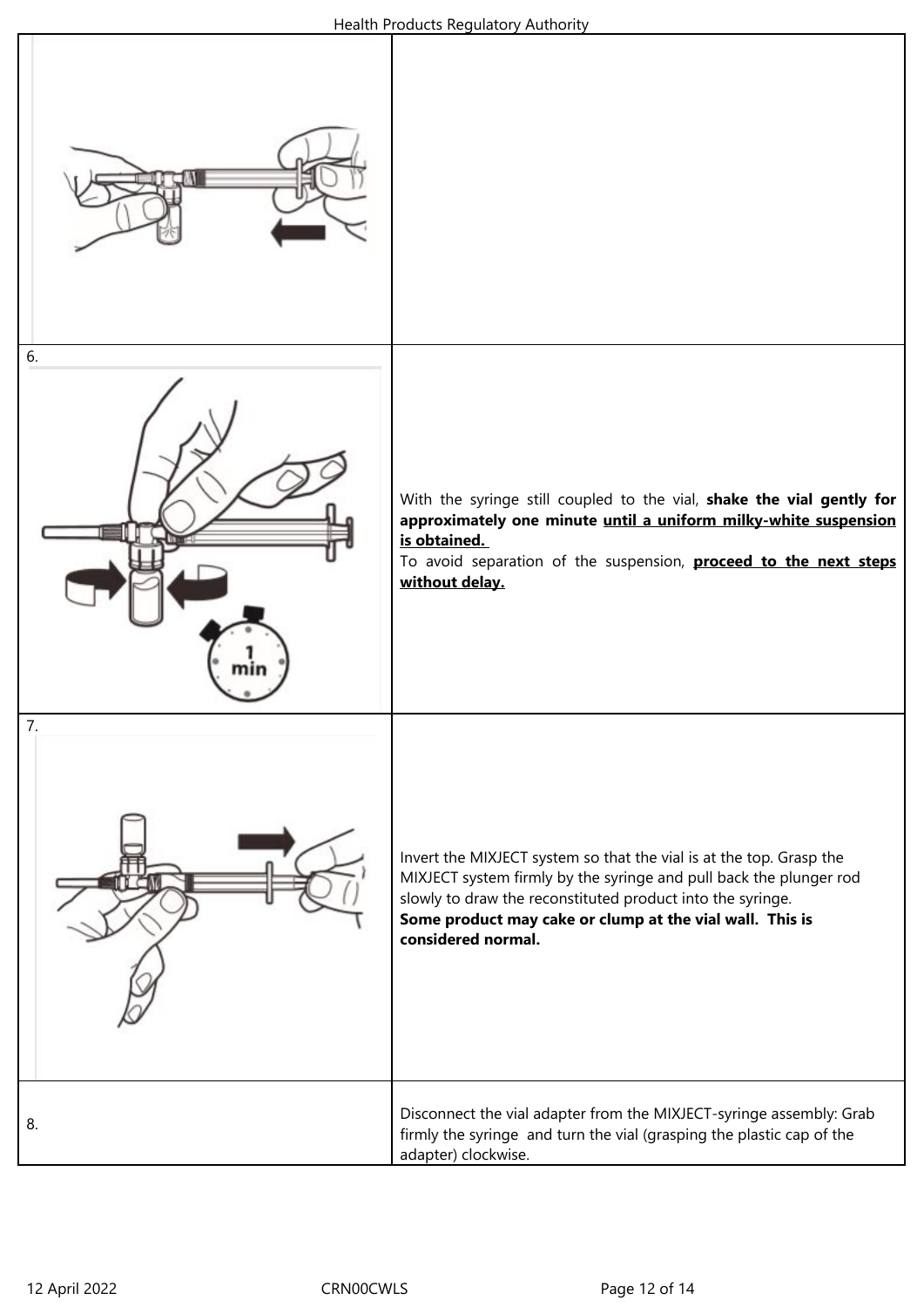

Any unused medicinal product or waste material should be disposed of in accordance with local requirements.

## **7 MARKETING AUTHORISATION HOLDER**

12 April 2022 CRN00CWLS Page 13 of 14